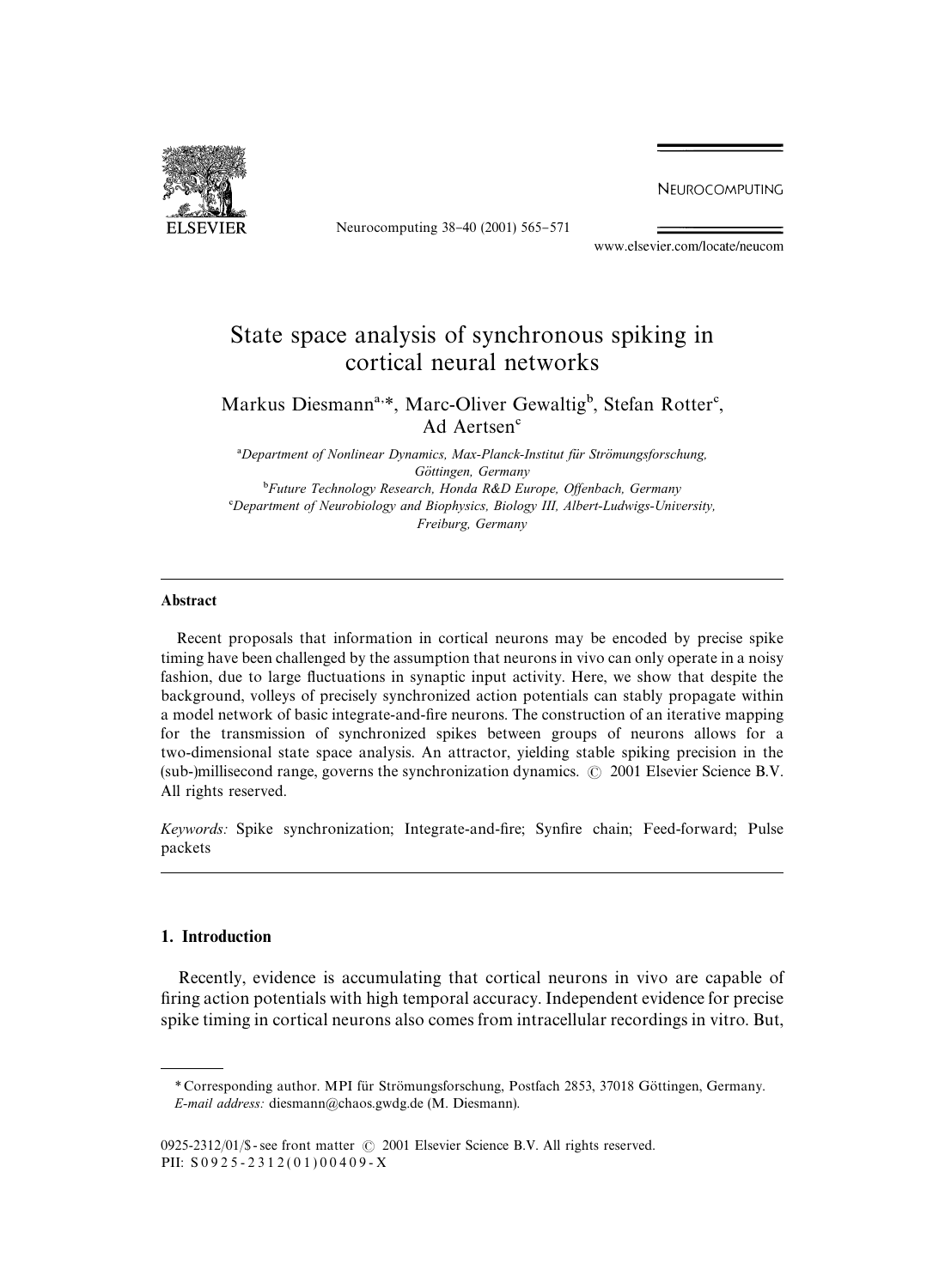

Fig. 1. (A) Locally feed-forward network structure: (1) Convergent synchronous input from a group of neurons (left group) causes transients in target neurons. (2) Neurons receiving shared input (right group) due to divergence tend to generate simultaneous spikes.  $(B)$  Transmission function T combined with the network structure *w* define an iterative mapping  $T_w$ . (C) *a*-section of  $T_w$  for different levels of input spread (from left to right  $\sigma_i = 0, 1, 3, 5$  ms,  $w = 100$ ). (D)  $\sigma$ -section of  $T_w$  and  $T$  for different input spike numbers (from top to bottom  $a_i = 45, 65, 75, 115$ ).

can an instance of synchronous spiking be successfully propagated by subsequent groups of cortical neurons? The aim of this study is to investigate under which conditions a group of cortical neurons can engage in precisely coordinated spike timing, and to explore whether such conditions are feasible in the cortical network.

To address these questions, we studied the fine-grained temporal response properties of integrate-and-fire neurons. We focused on spike responses to transient membrane potential excursions, implied by physiological findings. Interestingly, the occurrence of transients can be interpreted in terms of local network structure (Fig. 1A). Thus, a "locally feed-forward" network where a group of neurons projects to another group of neurons in an all-to-all fashion can in principle propagate synchronous activity from the first group to the second group. Repeating this arrangement, the second group in turn can act as source of synchronous input to a consecutive group (synfire chain [1]). "Pulse packets" are used [2] to quantify the degree of synchrony in spike volleys propagating in this structure. A pulse packet is a spike volley characterized by two parameters: activity *a* and temporal dispersion  $\sigma$ . Activity is defined as the number of spikes in the volley; their temporal dispersion is measured by the standard deviation of the underlying pulse density. Examples of the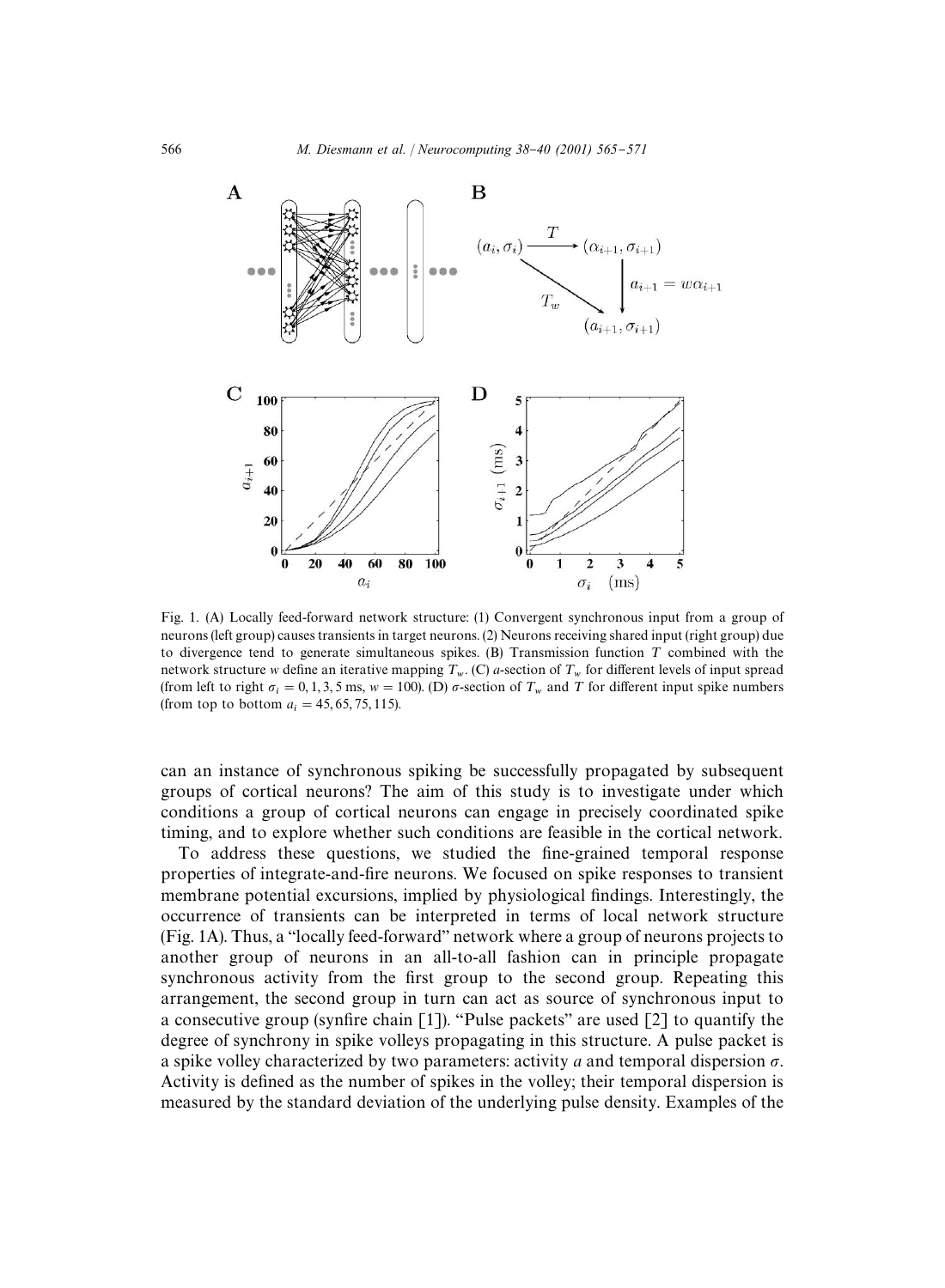types of activity occurring in such a network are shown in [4] (this volume). In an earlier contribution [2] we studied the response of a cortical model neuron to pulse packets in the presence of background activityand introduced the neuronal transmission function  $T$  for transient input activity.  $T$  is defined by the transformation of the input pair  $(a_{\text{in}}, \sigma_{\text{in}})$  into the output pair: response probability  $\alpha_{\text{out}}$ , and temporal spread of the response spikes  $\sigma_{\text{out}}$ . In numerical simulations the input is generated by drawing  $a_{\rm in}$  spike times from a Gaussian distribution of width  $\sigma_{\rm in}$ .

# 2. State space analysis

In the present work we computed T for a further reduced I&F model to demonstrate that the described effects are generic to this class of models. Post-synaptic currents (PSCs) are modeled as  $\alpha$ -functions.

$$
A = \begin{bmatrix} -\frac{1}{\tau_{\alpha}} & 0 & 0 \\ 1 & -\frac{1}{\tau_{\alpha}} & 0 \\ 0 & \frac{1}{C} & -\frac{1}{\tau_{m}} \end{bmatrix}, \qquad (1)
$$
  
\n
$$
P(h) = \begin{bmatrix} e^{-h/\tau_{\alpha}} & 0 & 0 \\ 0 & \frac{1}{C} e^{-h/\tau_{\alpha}} & 0 & 0 \\ \frac{1}{C} \left( \frac{e^{-h/\tau_{m}} - e^{-h/\tau_{\alpha}}}{(1/\tau_{\alpha} - 1/\tau_{m})^{2}} - \frac{h e^{-h/\tau_{\alpha}}}{(1/\tau_{\alpha} - 1/\tau_{m})} \right) & \frac{1}{C} \frac{e^{-h/\tau_{m}} - e^{-h/\tau_{\alpha}}}{(1/\tau_{\alpha} - 1/\tau_{m})} & e^{-h/\tau_{m}} \end{bmatrix}, \qquad (2)
$$
  
\n
$$
\tau_{r}(h) = \max \left( \frac{\tau_{r}}{h} + \frac{1}{2} \right) - 1, 0 \right). \qquad (3)
$$

Eq. (1) is the coefficient matrix of the subthreshold dynamics  $\dot{y} = Ay$ , where the first two components of *y* describe the sub-system generating the PSCs and the third component the membrane potential. If input spikes are restricted to occur on a temporal grid  $t = hk$ , the sub-threshold dynamics can be integrated by repeatedly applying the propagator matrix  $P(h) = e^{Ah}$  of the system Eq. (2) and changing the state according to the incoming events in each time step. See [5] for a detailed description of the general approach and the particular system. After-spike-effects of the  $I\&F$ model can be consistently incorporated into the discrete time simulation scheme (Fig. 2). At low spontaneous firing rates, the effects of after hyperpolarization and adaptation on  $T$  are small. Therefore, we only included an absolute refractory period  $\tau_r$  during which the membrane potential is clamped to the resting level to prevent unrealistically short spike intervals. Eq. (3) is the discrete time version of  $\tau_r$ . Including the detection of threshold crossings (Fig. 2), however, simulation on the grid becomes an approximative method. The pitfalls of approximate numerical integration of such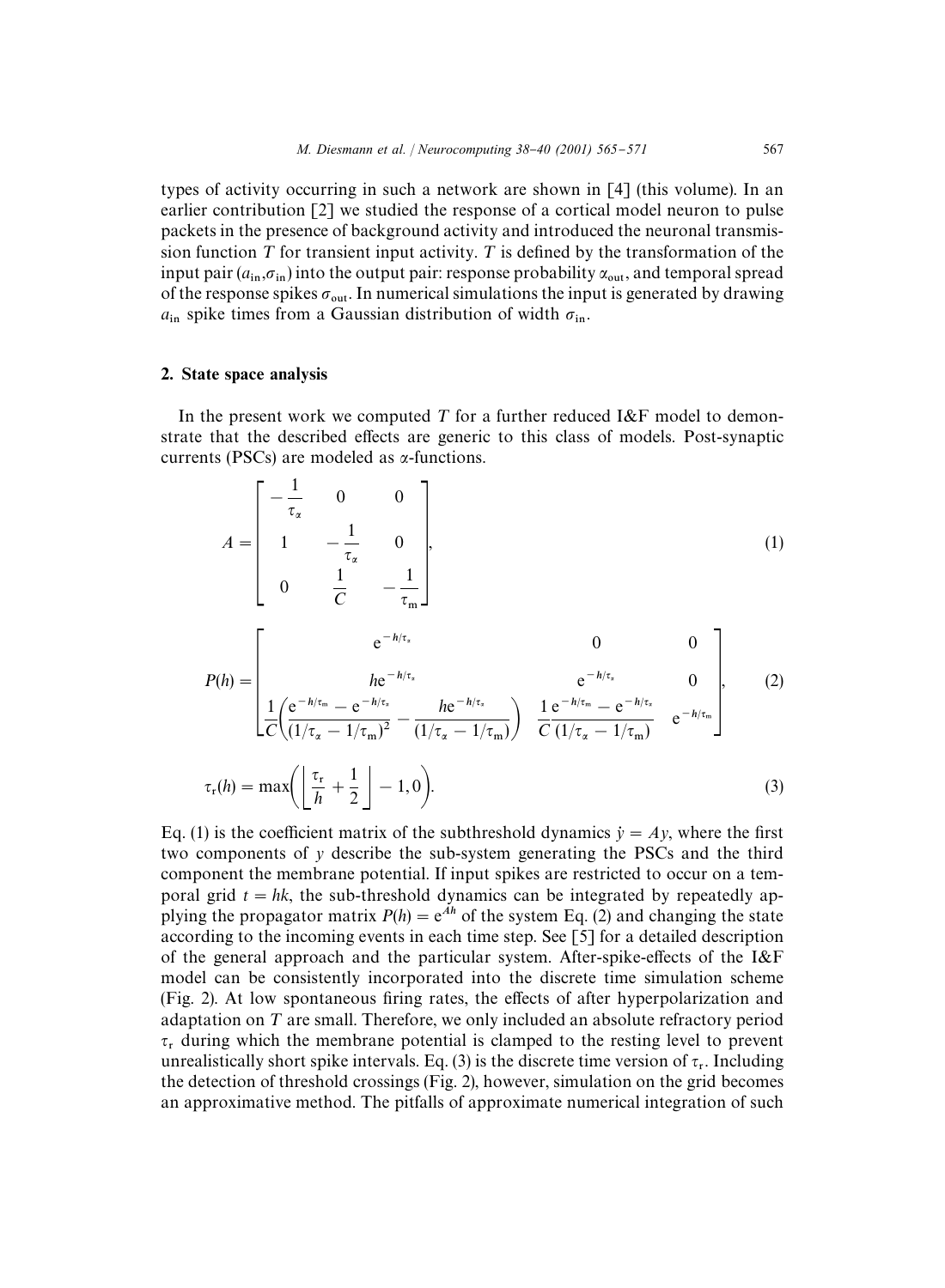

Fig. 2. The state of the neuron is fully described by vector *y* for the sub-threshold dynamics and integer *r* measuring time in the absolute refractory period  $\tau_r(h)$ . Time is advancing in discrete steps *h*. A constant propagator matrix updates the sub-threshold dynamics (this can be done in place because *P*(*h*) is lower triangular). Point events arriving at  $t = h(k + 1)$  cause changes  $x^{k+1}$  which add linearly to the state. Two state variables  $(y_1, y_2)$  are necessary to describe the effect of all synaptic inputs.  $y_m$  is the membrane potential. A network of such point event exchanging units is consistent if the minimal delayof interaction is *h*.

systems are discussed in [5]. In addition to pulse packet input, the model neuron is supplied with uncorrelated Poisson input from 20,000 background neurons (88% excitatory, 12% inhibitory). Rates are adjusted to obtain a membrane potential *y*<sub>3</sub> with mean about 7 mV below threshold ( $\theta = 15$  mV) and a standard deviation of 2.5 mV. Membrane time constant is  $\tau_m = 10$  ms and capacity  $C = 250$  pF. All postsynaptic potentials (PSPs) have an amplitude of 0.14 mV and a rise time of 1.7 ms.

We recently found [3] that the ability of the neuron to support spike synchronization cannot be judged from the transformation  $T$  alone. The network architecture has to be incorporated to answer this question. Since each neuron responds to an incoming pulse packet with at most one spike, stable propagation of synchronous spike volleys inevitably requires activation of successive, sufficiently large groups of neurons. For a group of identical, independent neurons, the distribution of response spikes to an input pulse packet is identical to the response distribution for a single neuron. The expected number of response spikes in a group equals the single neuron response probability, multiplied by the group size  $w$ . Thus, using  $T$  we can construct an iterative mapping  $T_w$  (Fig. 1B) describing the transformation of  $(a,\sigma)$  from one group to the next. The iterative mapping for the model neuron described above, choosing  $w = 100$  is shown in Fig. 1C and D. Assuming that the group's response to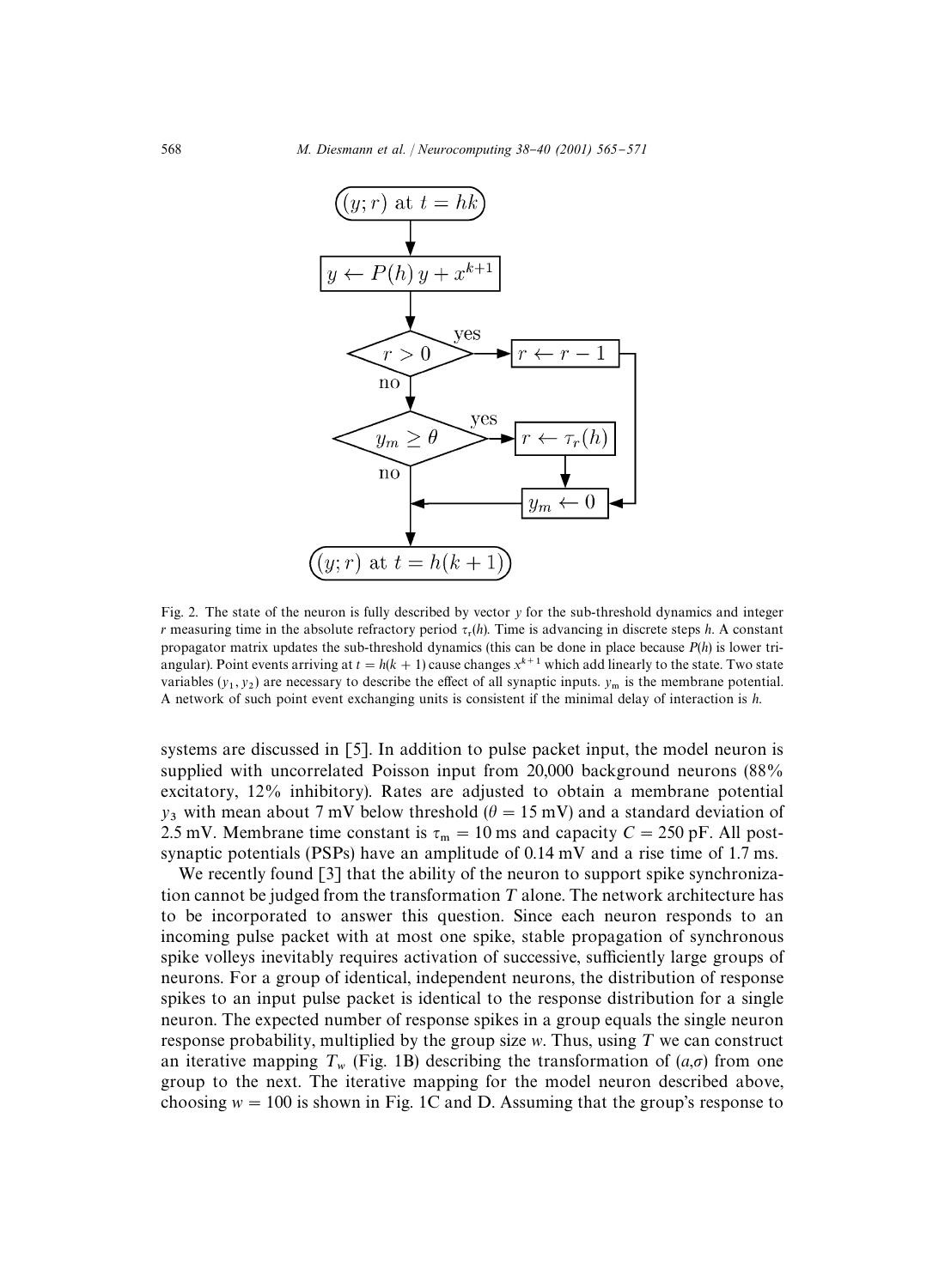

Fig. 3. State space portrait of dynamic variables *a* and  $\sigma$ . Group size *w* decreasing from left to right and from top to bottom  $w = 110,100,90,80$ . Gray area indicates the basin of attraction. The *a*-isocline (loci of horizontal flow, thick solid curve) depends on *w*. The  $\sigma$ -isocline (loci of vertical flow, dashed curve) remains unchanged.

a spike volley is adequately described by  $(a, \sigma)$  (see [4], this volume), we can capture the evolution of synchronous spiking activity in a chain by repeatedly applying  $T_w$ . Thus, the evolution of synchronous activity is described by a trajectory in the two-dimensional state space. Apart from the trivial fixpoint at vanishing activity, the state space portrait can exhibit two fixpoints (Fig. 3): an attractor and a saddle point. A separatrix divides the state space into two regimes. In the basin of attraction, all trajectories converge into the attractor. A spike volleystarting anywhere inside this regime rapidly reaches a stable configuration with sub-millisecond dispersion and close to full group activation. The finite rise time of the PSP limits the precision of spike timing. Volleys starting outside the stable regime decay after only few stages: too weak or too dispersed activity rapidly dies out. Neither the relation between input and output activityalone, nor between input and output jitter alone (Fig. 1C and D) determines whether synchronous activity survives. An initial increase in temporal spread maystill support stable propagation, provided that the number of spikes in the volley is large enough. Conversely, synchronous activity may still vanish with an initial decrease in dispersion, unless the volley is large enough. Thus, the system dynamics are governed by the interaction of the two state variables.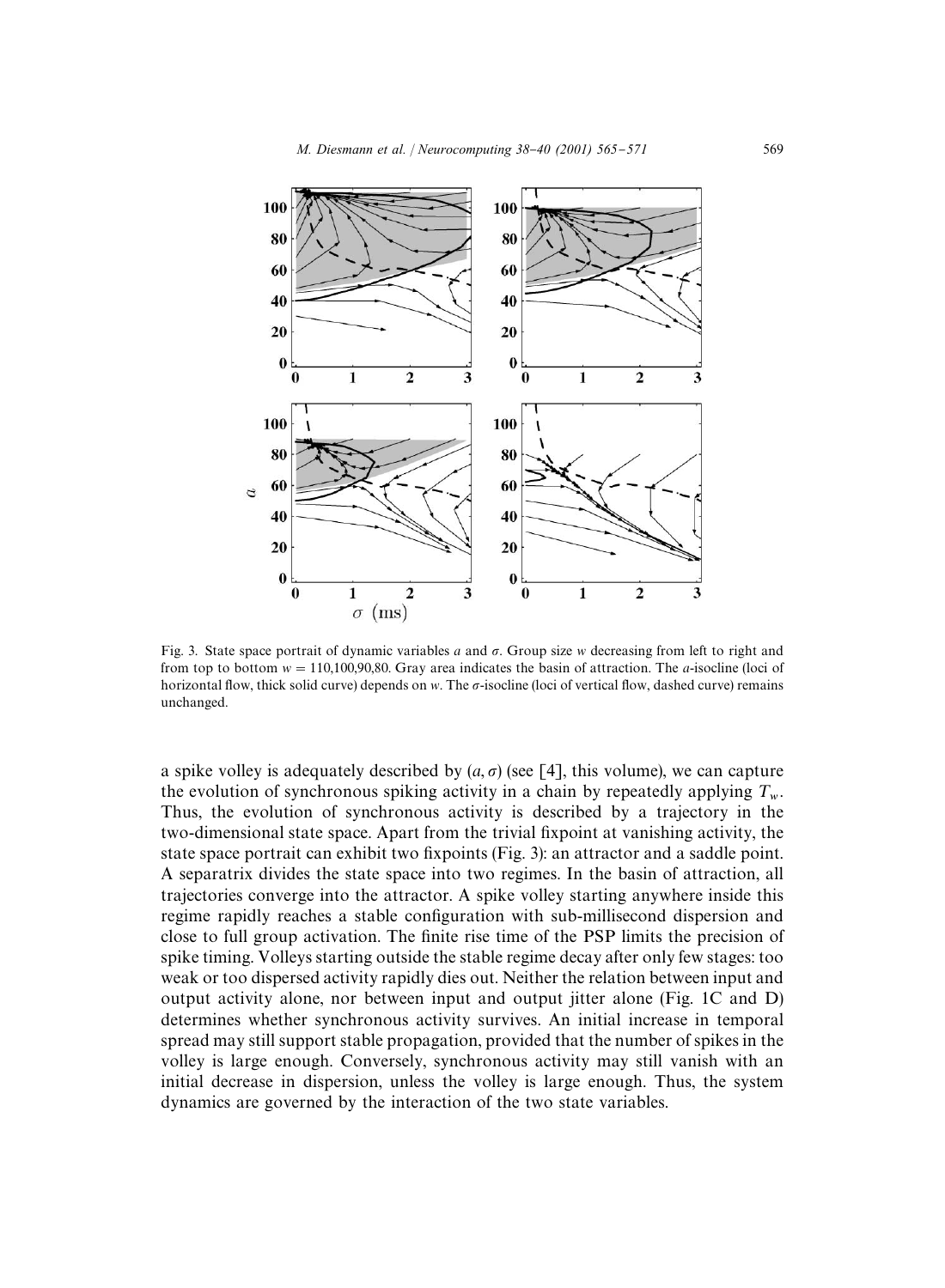To determine how many neurons in a group are needed to guarantee that synchronous activitysurvives, we examined how the structure of the state space depends on the group size  $w$  (Fig. 3). For decreasing groups size, the two fixpoints approach each other, until at some critical value theymerge into a saddle node. Below this value, no fixpoint exists: all trajectories lead to extinction. Hence, *w* is a bifurcation parameter of the system. This lower bound is essentially determined by the ratio of the distance from mean membrane potential to spike threshold and the PSP amplitude.

# 3. Conclusions

The results obtained for the reduced model are practicallyidentical to the ones reported in  $\lceil 3 \rceil$ . This demonstrates that the described effect is a generic property of I&F dynamics. Firing probability in the attractor is close to unity because of the low spontaneous firing rate and the fast recovery from reset. The attractor describes a stationary configuration of activity in  $(a,\sigma)$ -space. However, unlike the Hopfield attractor, this attractor describes a dynamic activity configuration in neuron space: different neuron groups, one after the other, contribute single spikes to the propagating synchronous wave. The basin of attraction guarantees robustness of the propagating synchrony against perturbations exceeding the response variability accounted for bythe transmission function. In the stable state, essentiallyall response spikes in a volley fall within  $+1$  ms. This temporal precision is consistent with the accuracy of observed spike patterns in cortical recordings. Thus, precise synchronous firing of cortical neurons is feasible, in spite of a membrane time constant of 10 ms or more. We conclude that the cortical network mayindeed provide the substrate for computation on the basis of precise spike timing.

# Acknowledgements

Funded in part by DFG, GIF and HFSP.

# References

- [1] M. Abeles, Corticonics: Neural Circuits of the Cerebral Cortex, Cambridge University Press, Cambridge, 1991.
- [2] M. Diesmann, M.-O. Gewaltig, A. Aertsen, Characterization of synfire activity by propagating 'pulse packets', in: J.M. Bower (Ed.), Computational Neuroscience: Trends in Research 1995, Academic Press, San Diego, 1996, pp. 59-64 (Chapter 10).
- [3] M. Diesmann, M.-O. Gewaltig, A. Aertsen, Conditions for stable propagation of synchronous spiking in cortical neural networks, Nature 402 (1999) 529-533.
- [4] M.-O. Gewaltig, M. Diesmann, A. Aertsen, Cortical synfire-activity: Configuration space and survival probability, Neurocomputing, 2001, this volume.
- [5] S. Rotter, M. Diesmann, Exact digital simulation of time-invariant linear systems with applications to neuronal modeling, Biol. Cyber. 81 (1999) 381-402.